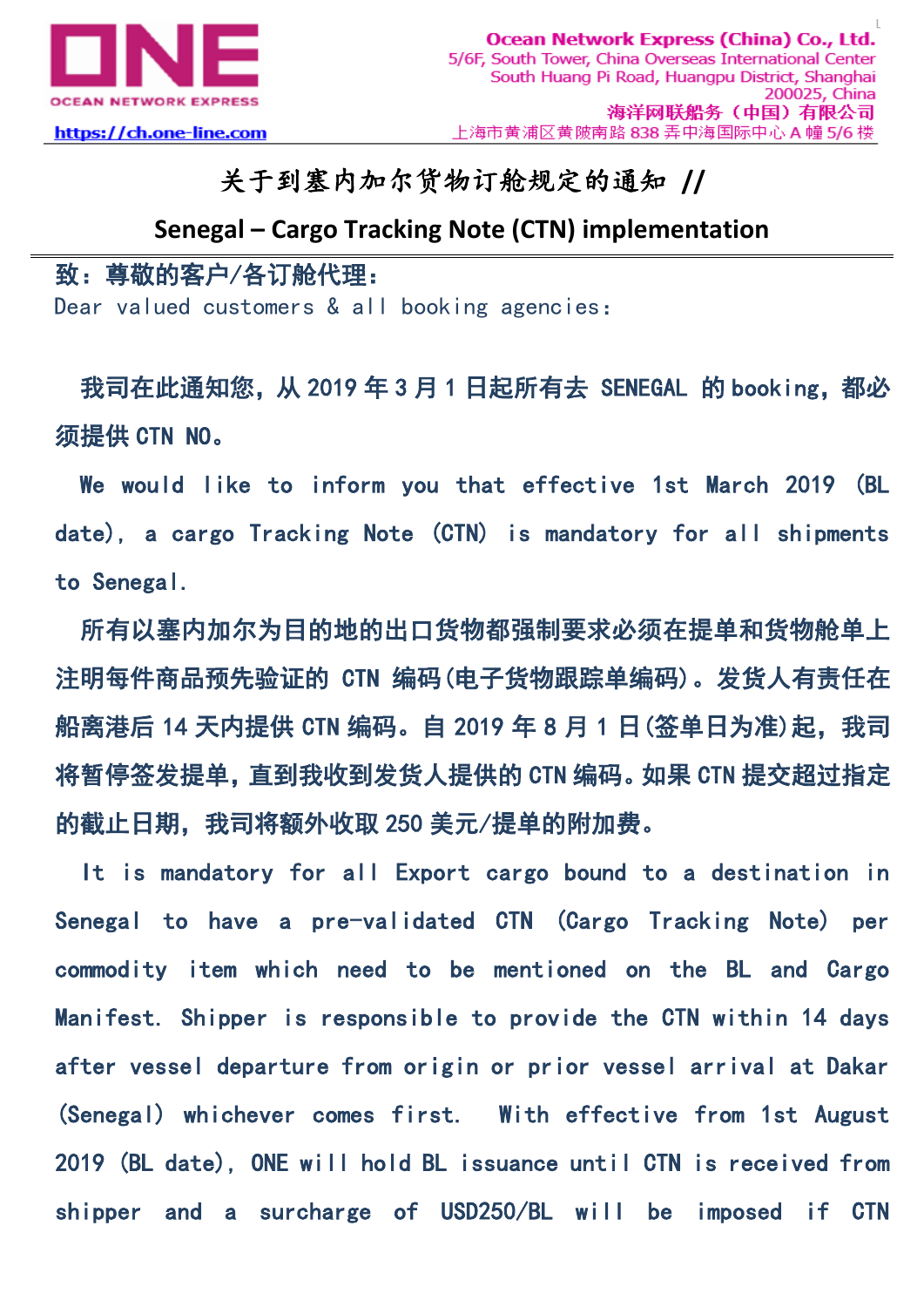submission is beyond the designated deadline.

CTN 编码不适用于在塞内加尔过境或转船的货物。如果是转运货物,提单正 文必须注明"Container in transit for xxx" 字眼。如果不遵守上述要求, 客人需要承担塞内加尔海关当局因为误认货物为塞内加尔本地货而扣货的风 险。

The CTN procedure is not applicable for cargo in transit or transshipped at Senegal. Please be aware that for 'in transit' cargo it is mandatory to mention in the body of the BL the following remark "Container in transit for xxx". If the aforementioned requirement is not complied with there is a risk Senegalese customs authority may block the cargo as the cargo will be considered as local Senegalese cargo.

根据塞内加尔法律,所有将货物运往塞内加尔的发货人都必须完全遵守上述 CTN 程序。不遵守规定可能会导致货物放行延迟, COSEC 也可能会开出罚款。 所有因不遵守 CTN 程序产生的费用和后果都将由发货人承担。

As per Senegalese law the aforementioned CTN procedure it to be adhered to in full by all shippers moving cargo to Senegal. Non adherence may result in delays in cargo release and fines being issued by COSEC. All costs & consequences related to non-adherence of the CTN procedure will be for shipper's account.

对您的业务带来不便, 敬请谅解。

 Please pay your attention to above and sorry for any inconvenience caused.

顺祝

商祺!